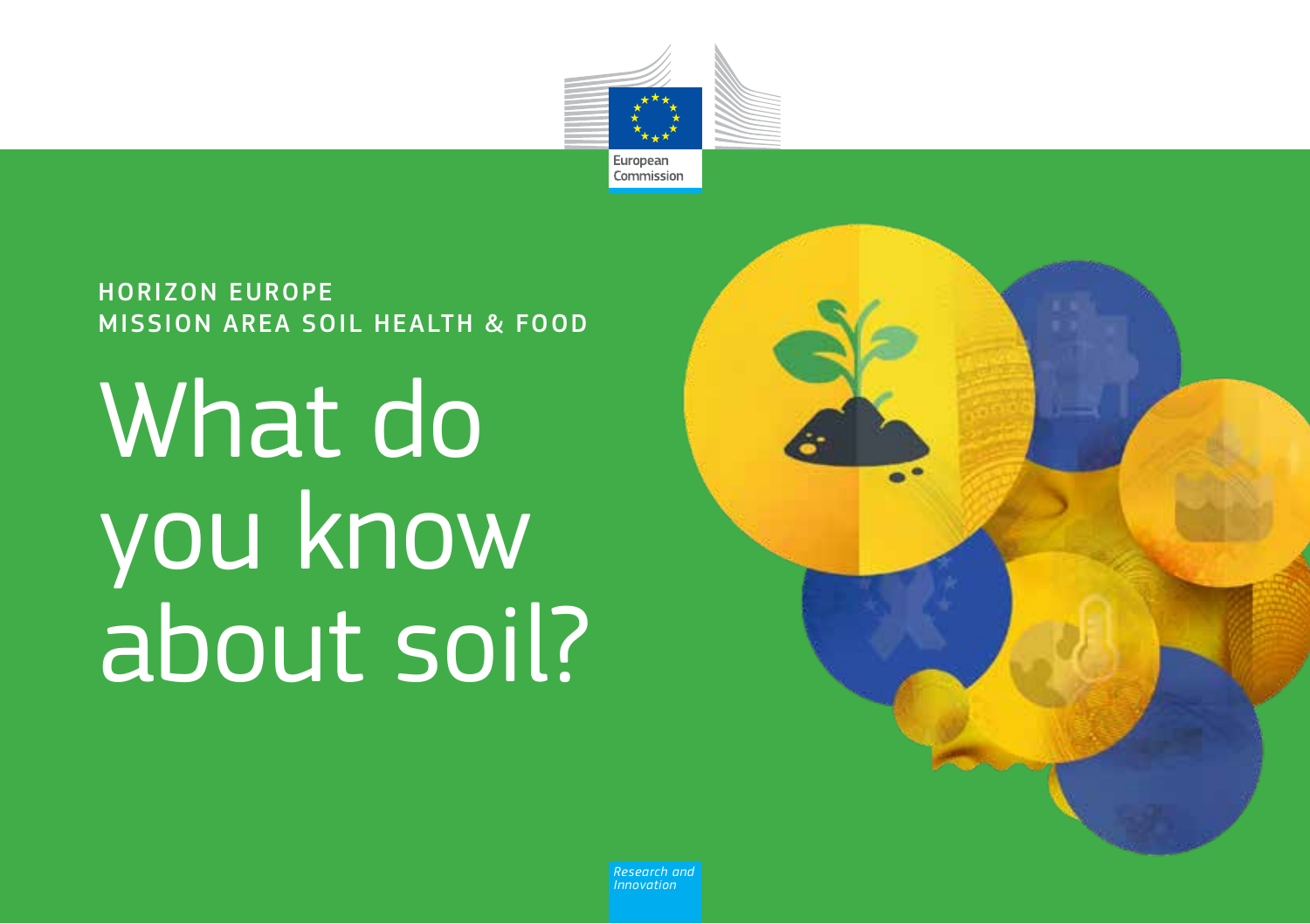

# Mission Area: Soil health and food

Healthy soils are essential for our life and that of future generations. Soils form the skin of the earth and are fundamental for all life-sustaining processes on our planet.

Partly inspired by the Apollo 11 mission to put a man on the moon, *European research and innovation missions aim to deliver solutions* to some of the greatest challenges facing our world. They are an integral part of Horizon Europe, the next EU research and innovation programme (2021-2027).

A mission in the area of soil health and food will mobilise resources and people (e.g. researchers, land managers, public authorities, business and citizens) to engage in activities for soil restoration, as this is *the basis for healthy people and a healthy planet*.

And you? What do you know about soils? **Let's play together!**



*Find out more*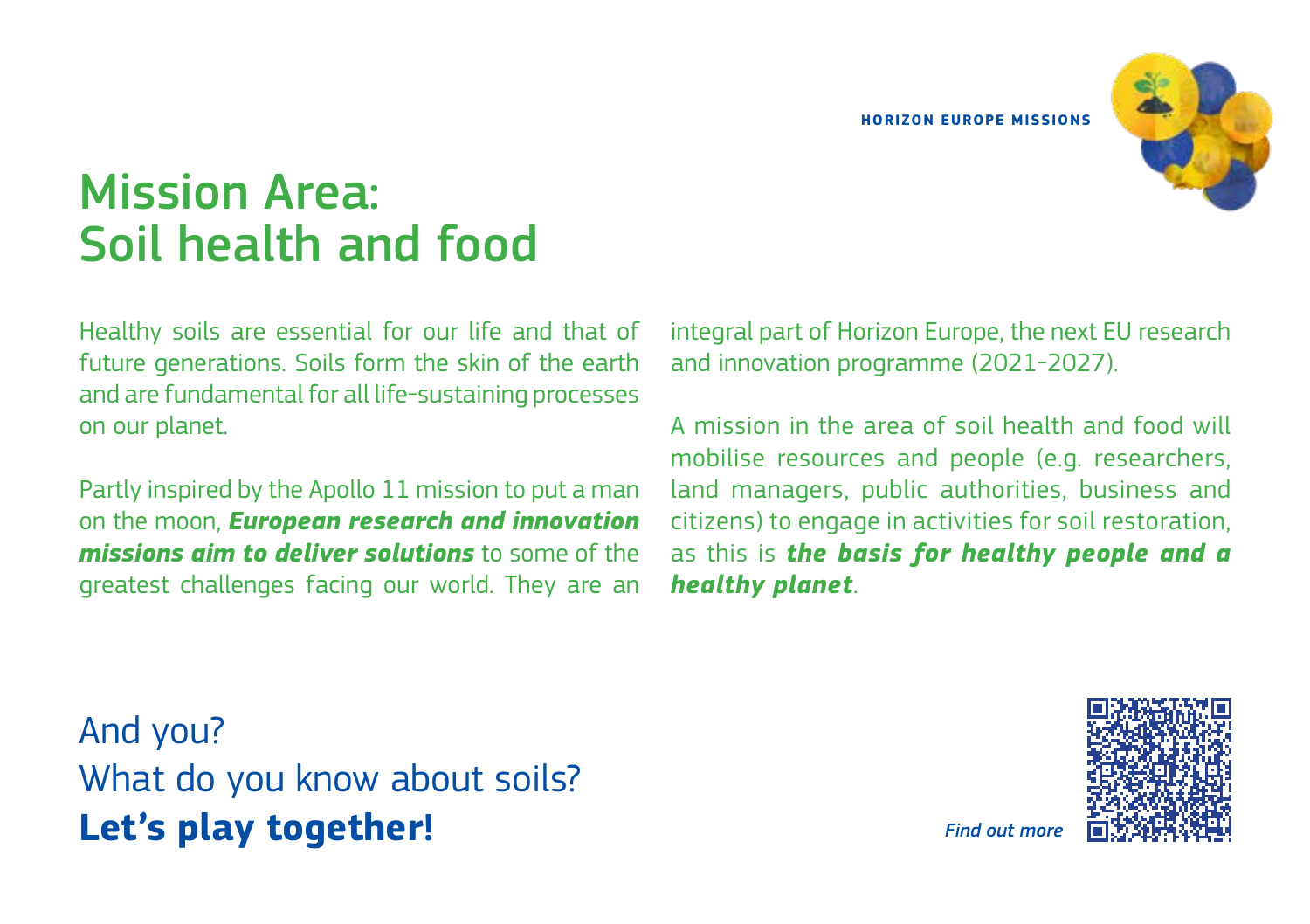

Soils form the skin of the earth are essential for all life-sustaining processes on our planet. What are their physical components?

. . . . . . . . . .



Commission

 $\mathbf{a}$ organic matter, air, water, mineral matter



 $\epsilon$ 

organic matter and mineral matter

air, water and organic matter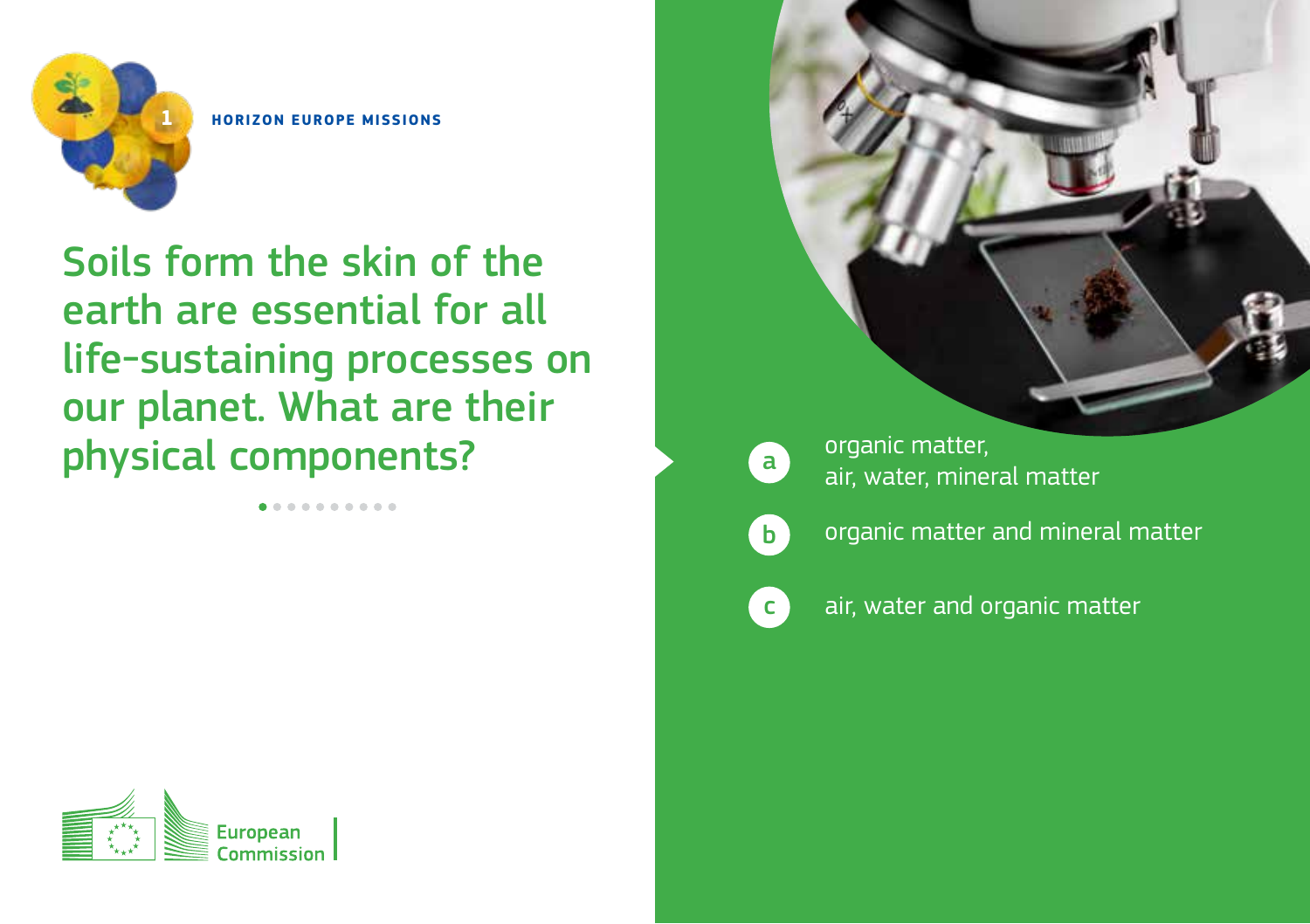

.......

# What are the vital functions performed by healthy soils?



d

f

- Provision of food, fibre, wood and other materials;
- purifying water, preventing floods and droughts;
- hosting biodiversity;
	- recycling nutrients essential to our ecosystems;
- storing carbon e
	- all the functions mentioned above

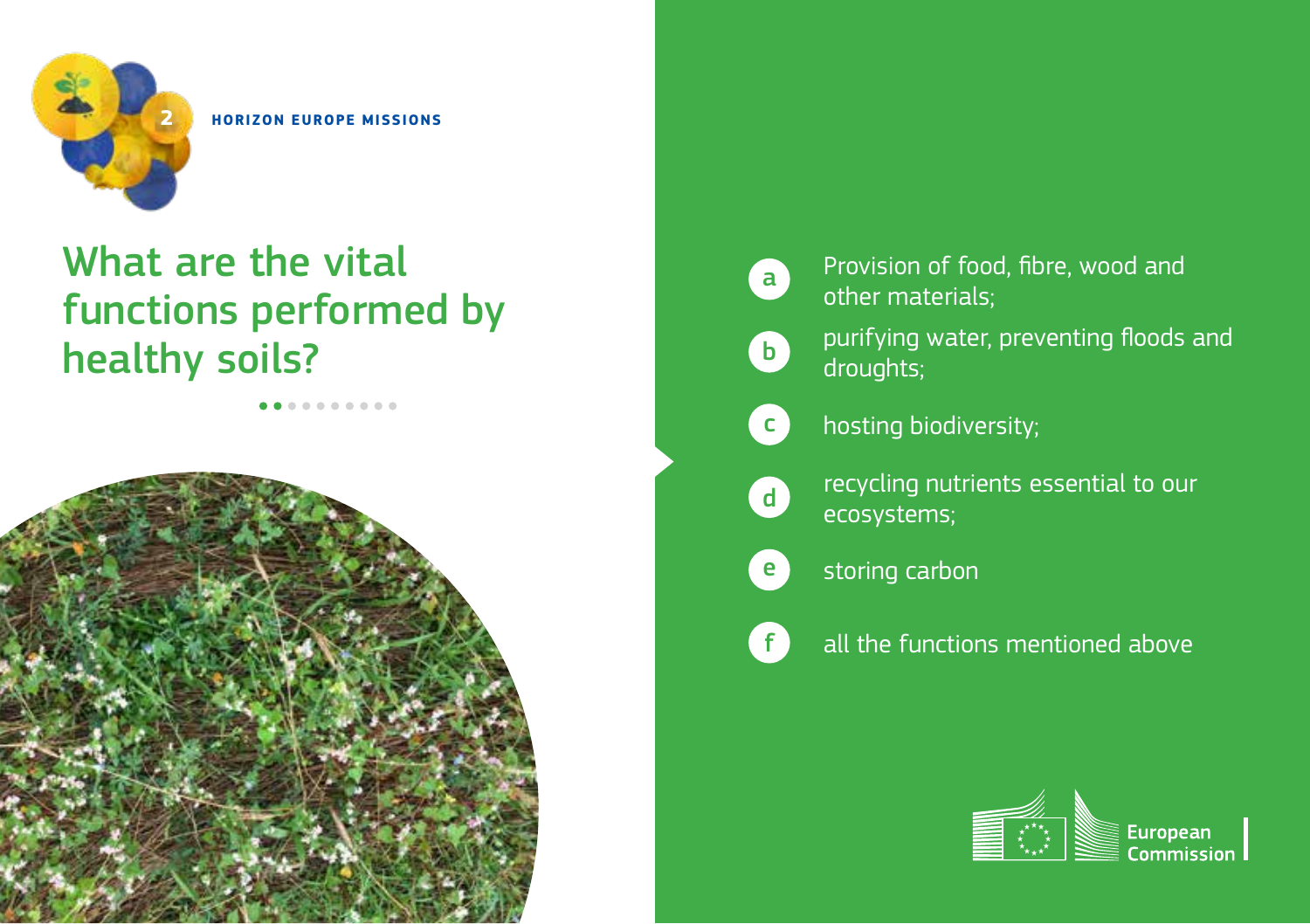

### How many living organisms (microorganisms) can you find in a handful of soil?

..........







There is none

 $\mathbf{b}$ 

c

More than 10 billion

Between 5000 and 10000. It depends on the type of soil.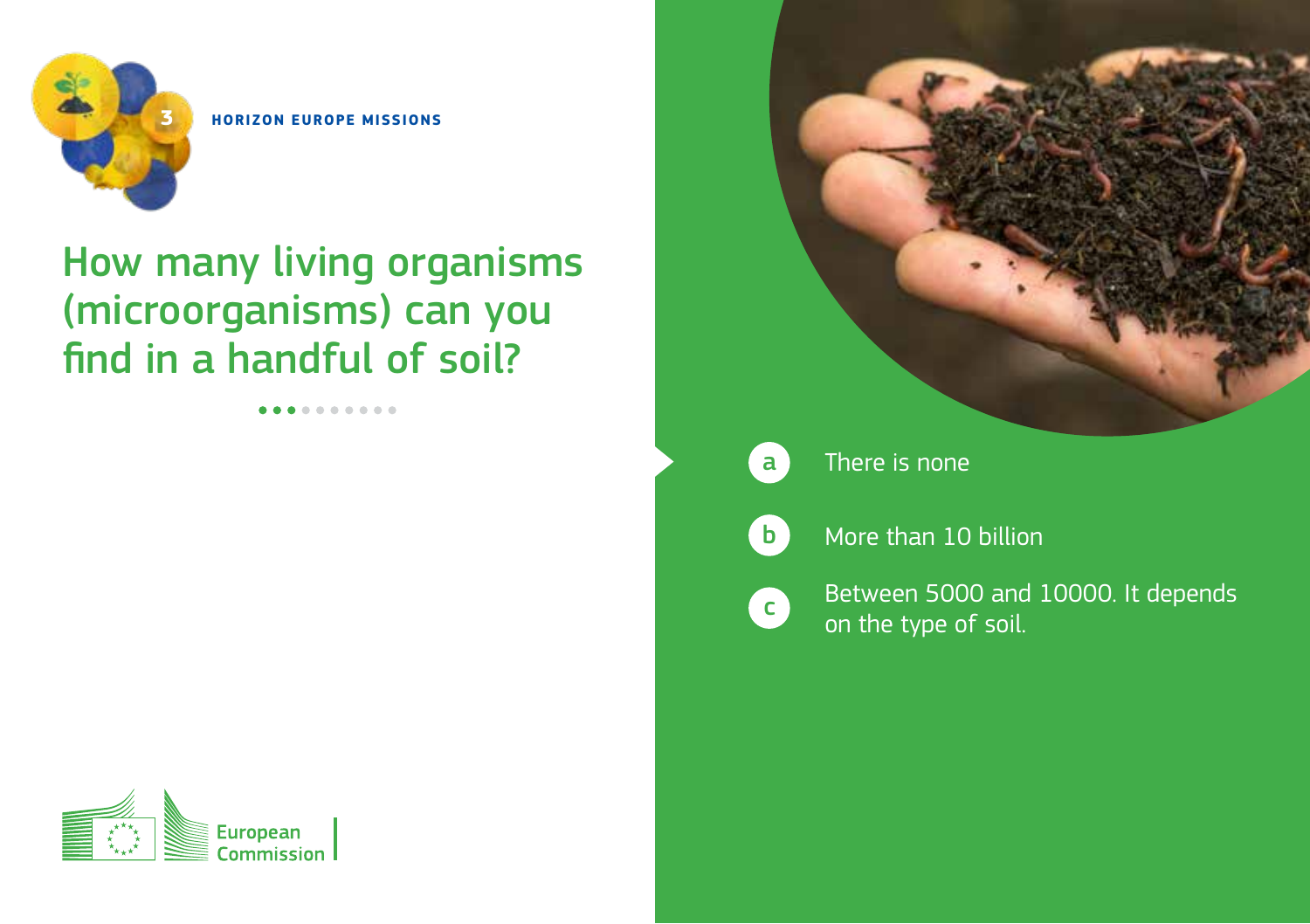

# Can healthy soils help to mitigate climate change?

. . . . . .



#### a No, they have no impact on climate

b

**c** 

We don't know, more research is needed to understand the relationship between soil and climate.

Yes, they can capture carbon and therefore reduce greenhouse gas emissions into the atmosphere

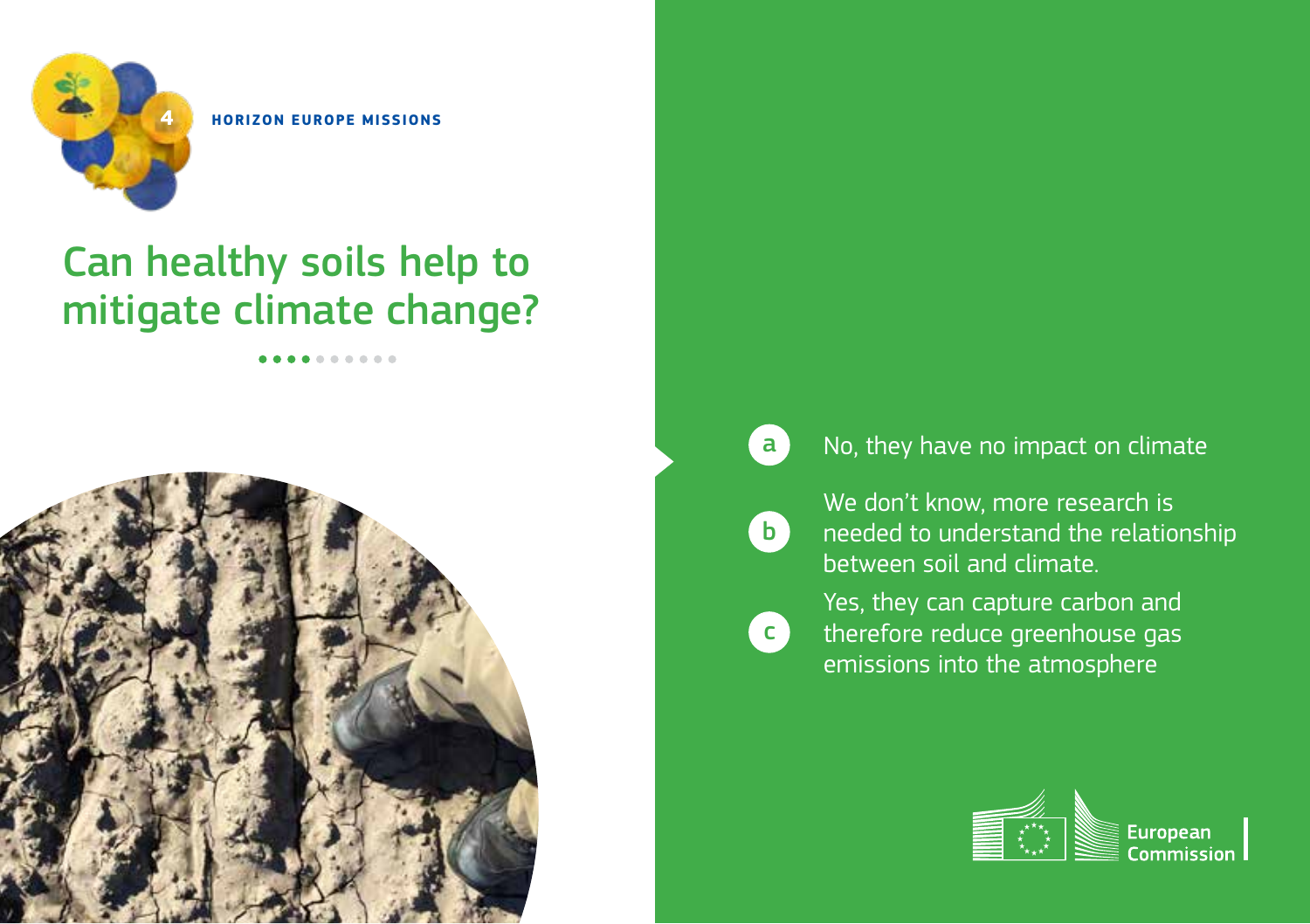

## What percentage of our food comes directly or indirectly from the soil?



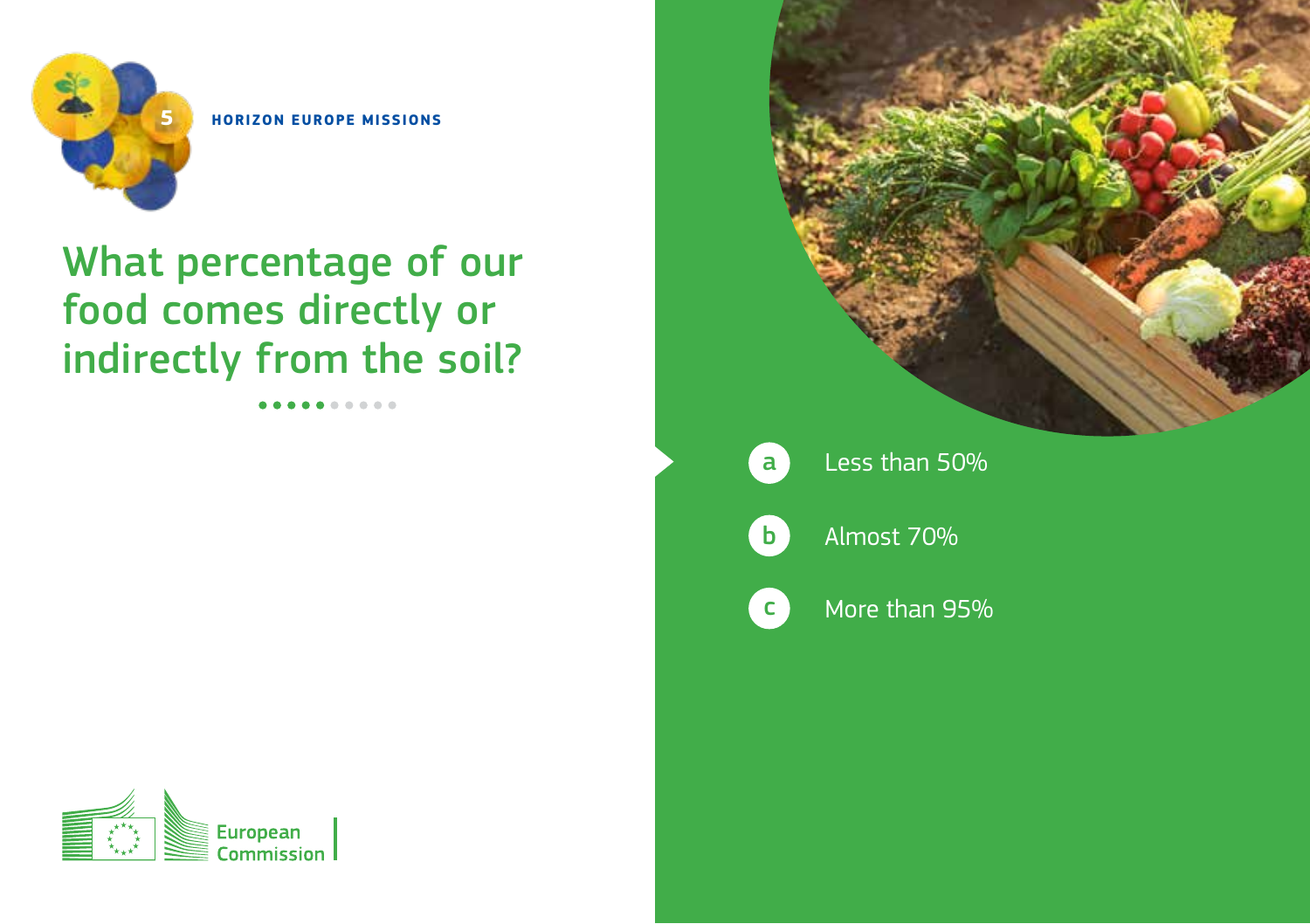

# Sustainable soil management can increase agricultural crop yields by



| a | 30% |
|---|-----|
| b | 53% |
|   | 58% |

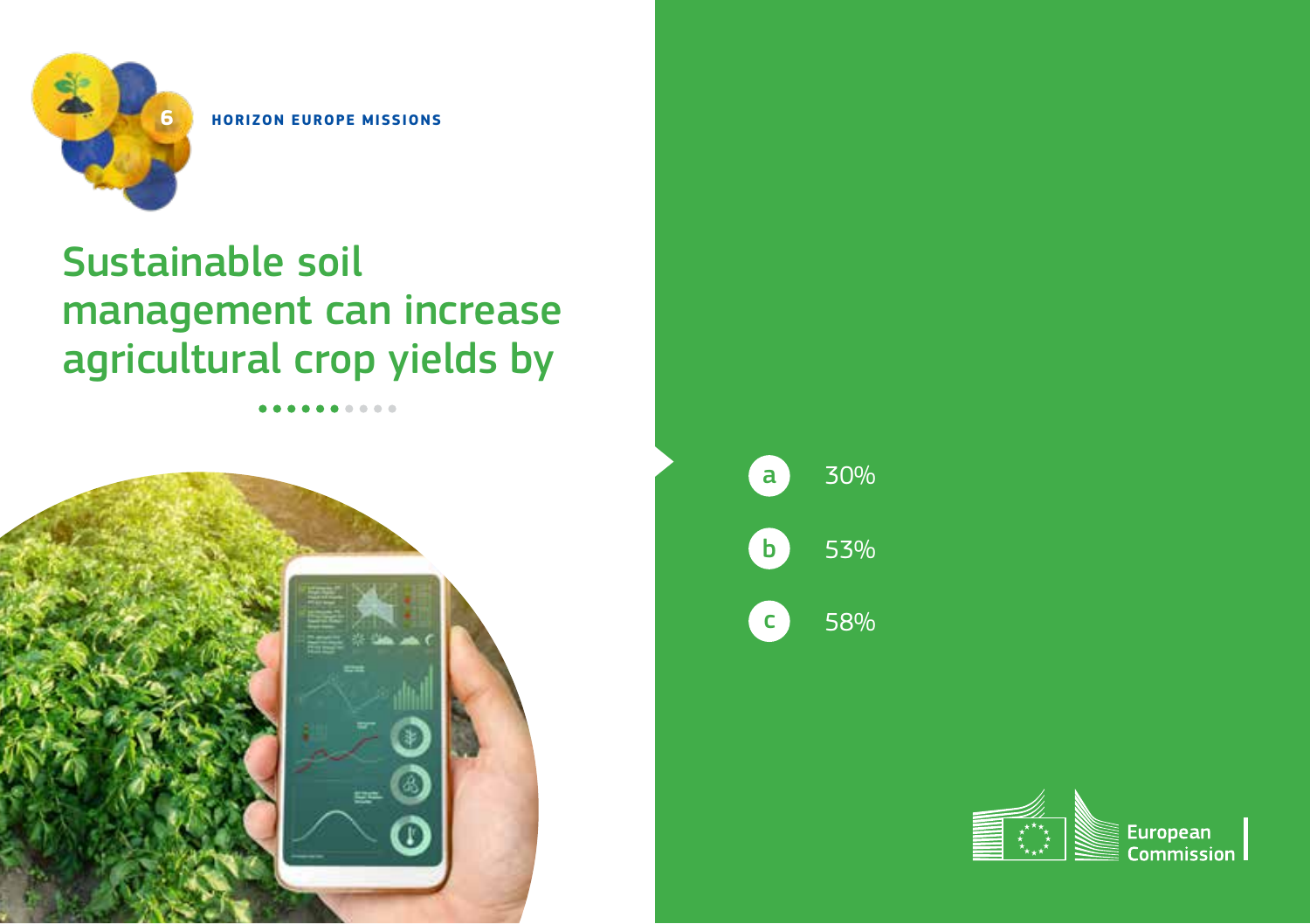

# How long does it take to create one cm of fertile soil on average?

**ALCOHOL:** 



50 - 100 years Hundreds to thousands of years A few months a b c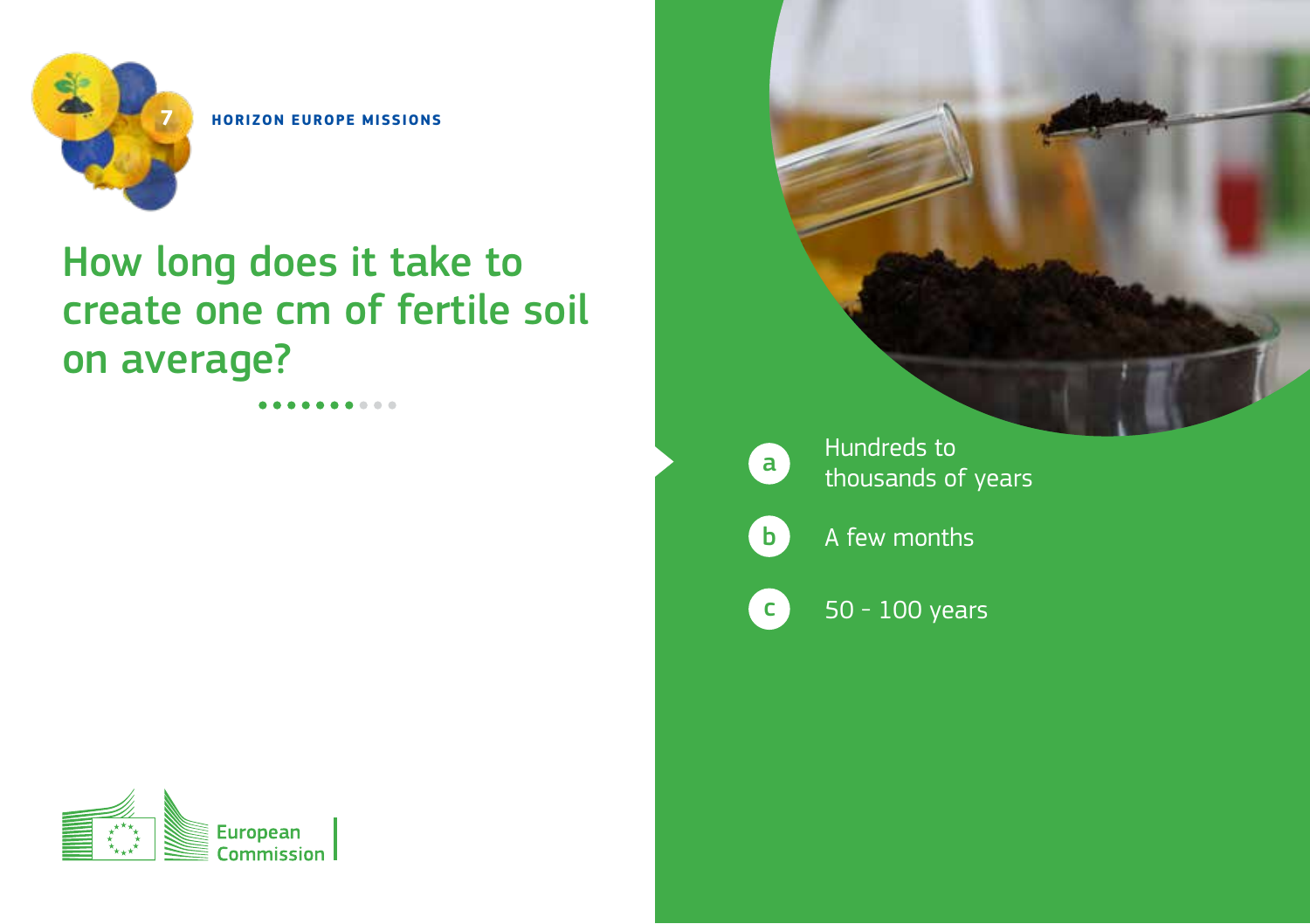

Globally, what is the percentage of degraded soils and therefore no longer available for food production?





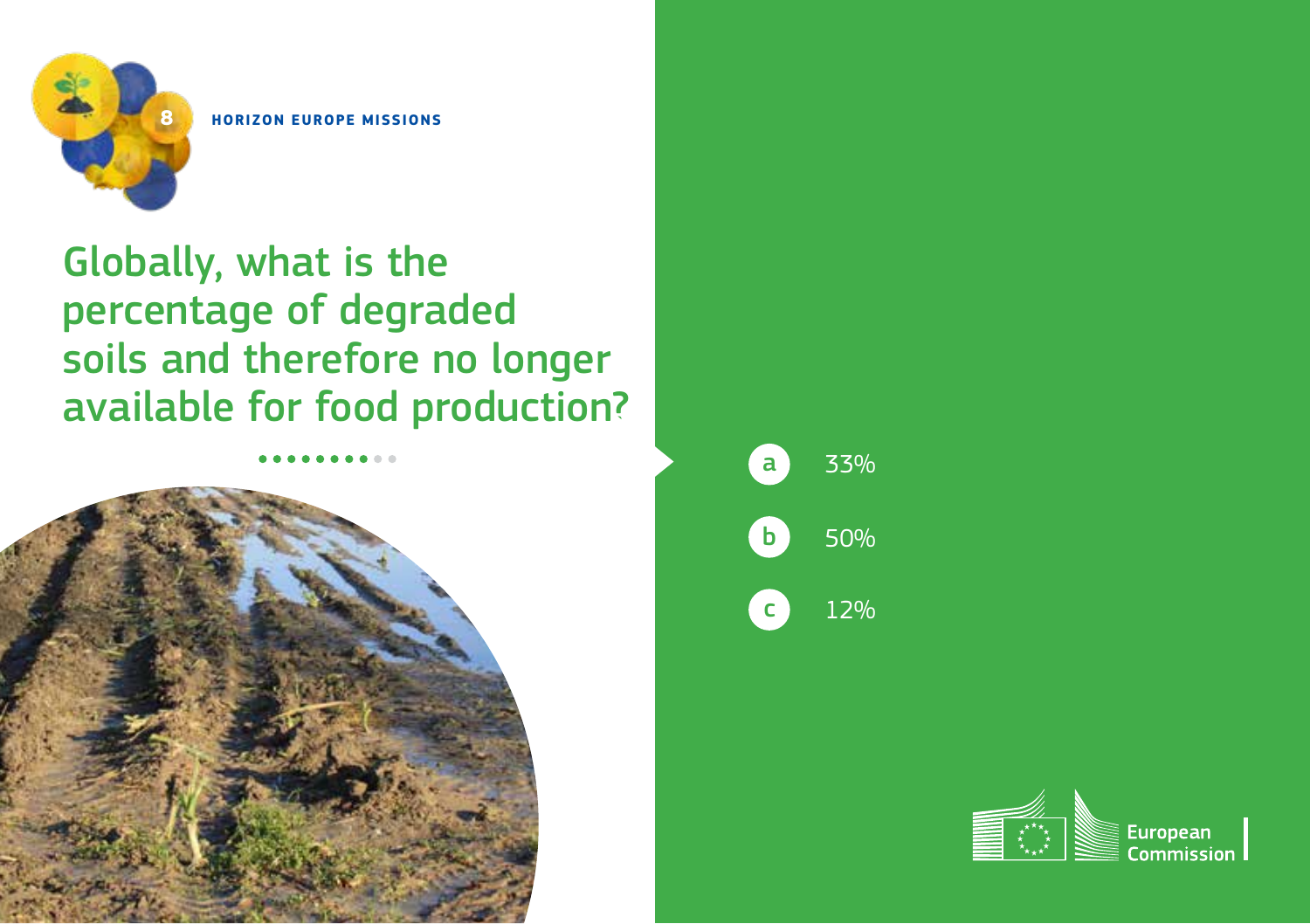

Erosion of soils caused by water is one of the most common forms of soil degradation in Europe. What percentage of the total area of Europe (excluding the Russian Federation) is affected by this phenomenon?



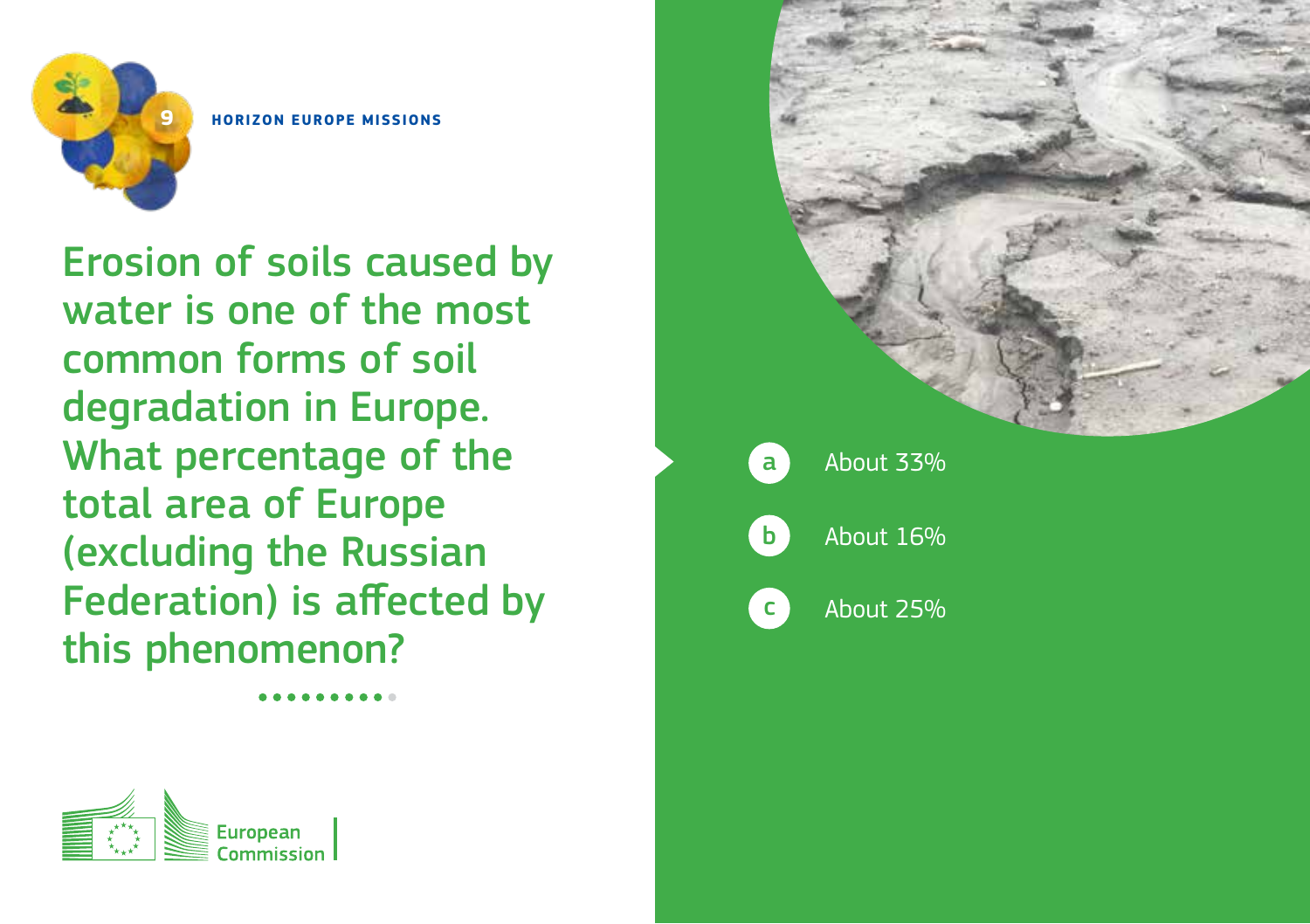

# When is World Soil Day celebrated?



5 December

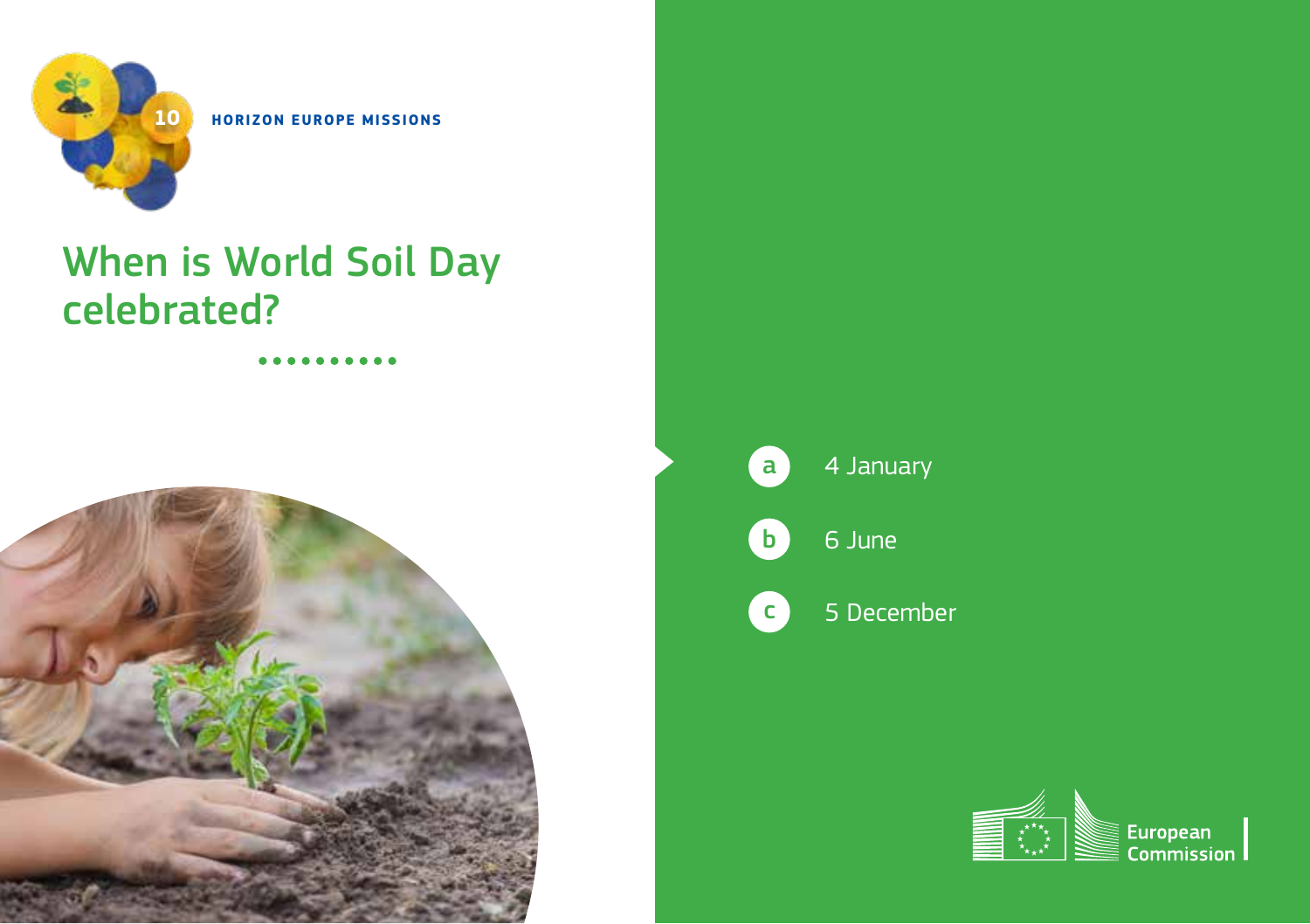### **QUIZ ANSWERS**

#### 1 **Organic matter, air, water, mineral matter** a

*Soils are composed by an average of 5% organic matter, 25% air, 25% water, 45% mineral matter.* 

2 **All the functions mentioned above** f

### 3 **More than 10 billion** b

*Soil is a living organism: the decomposition processes are carried out by micro-organisms found in the earth. You can have more microorganisms (like bacteria, insects, spiders, worms, etc.) in a handful of soil than humans on the planet! Protecting and restoring soil health is therefore fundamental to safeguarding biodiversity.*

4 **Yes, they can capture carbon and therefore reduce**  c **greenhouse gas emissions into the atmosphere.**

*Healthy soils are the largest carbon storage on Earth. When managed sustainably, soils can play an important role in mitigating climate change, by storing carbon (sequestration) and reducing greenhouse gas emissions into the atmosphere. However, if the soil is poorly managed, soil carbon can be released into the atmosphere as carbon dioxide (CO2), thereby contributing to climate change.*

### 5 **More than 95%** c

*Almost all of our food comes from soil. We need healthy soils for safe and nutritious food.*

### 6 **58%** c

*Methods that take soil health into account can increase average crop yields by 58%. This includes farming practices based on principles of low or no till, high vegetation cover, crop diversity, and low input with regard to pesticides and fertilisers.*

### 7 **a. Hundreds to thousands of years** a

*Depending on the type of soil, topography, climate, vegetation, etc., it can take up to 1000 years to produce 1 cm of soil. Soils that are lost because of degradation processes (such as erosion or pollution) need hundreds or thousands of years to be regenerated. From a human perspective, soils are considered as non-renewable resources. So it's very important to protect this scarce and valuable resource.*

8 **33%** a

*About 1/3 of soil is no longer available for food production. Soils become degraded due to erosion, salinization, compaction, acidification, contamination or leaching of nutrients. Land degradation can result in food shortages, higher prices for food and other raw materials, and the destruction of ecosystems.* 

### 9 **About 16%** b

*The Mediterranean region is particularly affected by soil erosion caused by water, because periods of drought are followed by intense rains on steep slopes with fragile soils. In northern Europe, this type of phenomenon is less pronounced because erosion through rain is less intense and because there is a higher vegetation cover.* 

### 10 **6 5 December**

*On 20 December 2013, the Sixty-eighth General Assembly of the United Nations proclaimed 5 December, 2014 World Soil Day and 2015 as the International Year of Soils. This day is your opportunity to take action at local level – in schools, gardens, cities and rural communities…!*